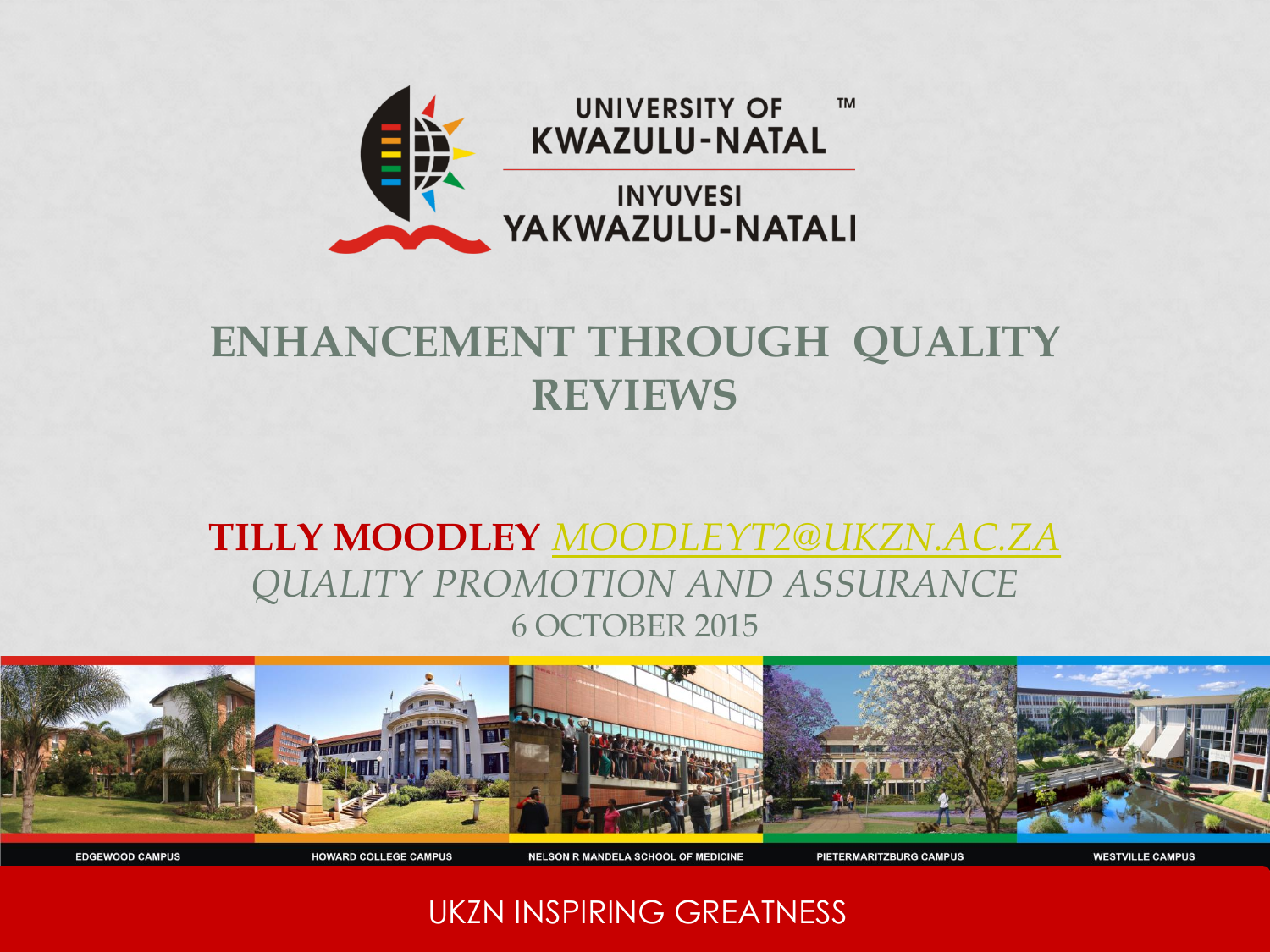## STRUCTURE OF PRESENTATION

- Quality Reviews at UKZN
- Academic reviews
- Professional Body accreditation visits: What is the role of QPA?
- Review of a School Terms of Reference
- Learning from Academic Reviews
- Enhancement through Quality Reviews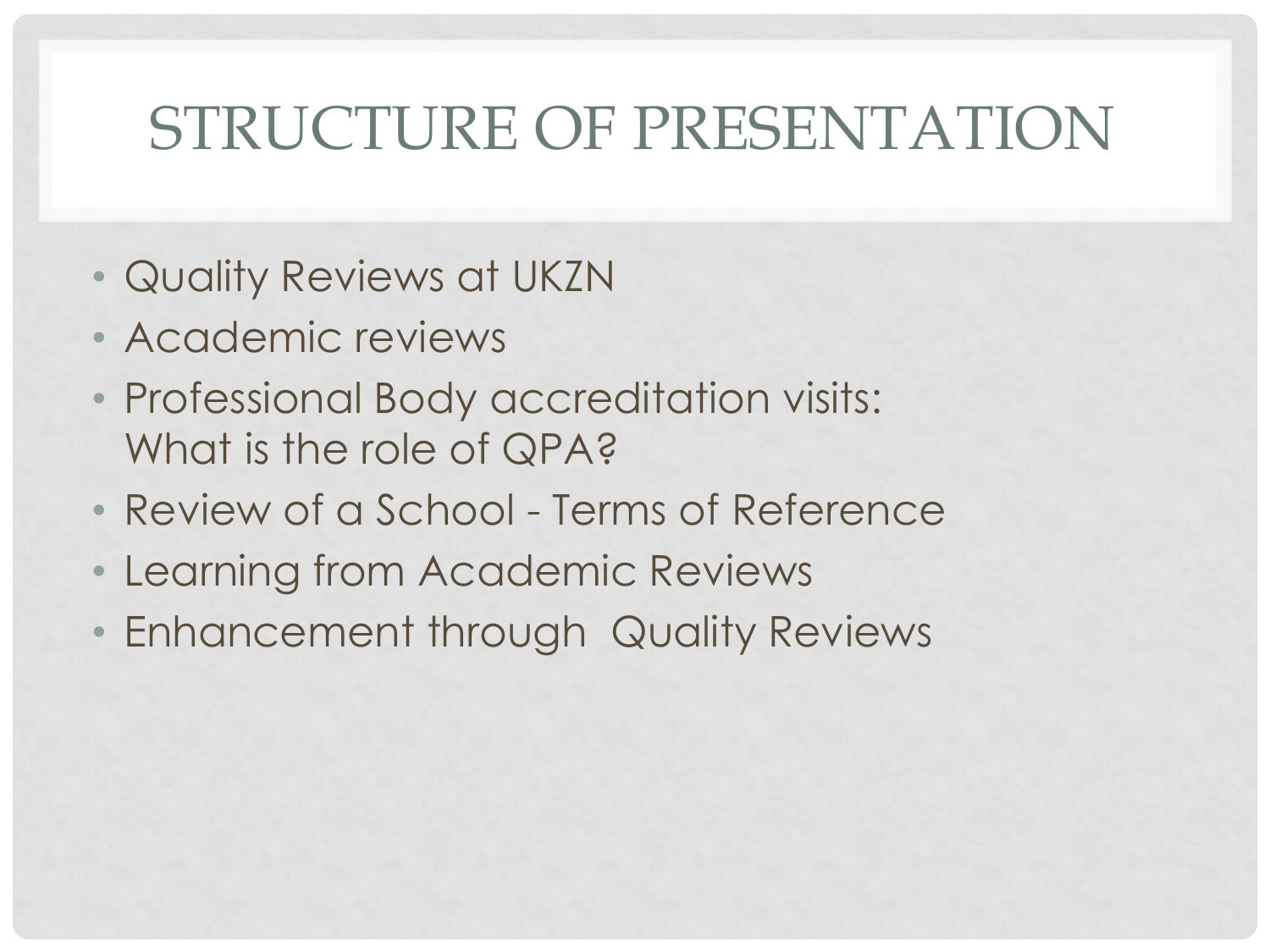## QUALITY REVIEWS AT UKZN

- Principles and Procedures for Quality Reviews (Senate approved, 2012)– based on the University's overarching Policy on Quality Promotion and Assurance
- Quality Reviews conducted to evaluate the effectiveness of internal quality management systems, structures, programmes and processes for assuring, supporting, developing and monitoring the quality of the provisions at the University.
- Quality Reviews assist the programme or division to plan UG &PG programmes coherently and holistically ; to function in line with the University goals articulated in its strategic plan and the objectives of the UKZN Transformation Charter.
- Academic reviews University's response to HEQC requirements for managing quality (HEQC criteria for accreditation, institutional audits and national reviews ) & professional body requirements
- Quality Reviews of the Support Sector and Administrative functions carried out broadly in line with UKZN's established methodology for the process for Quality Reviews.
- Quality reviews take place every five years, or more often if necessary

•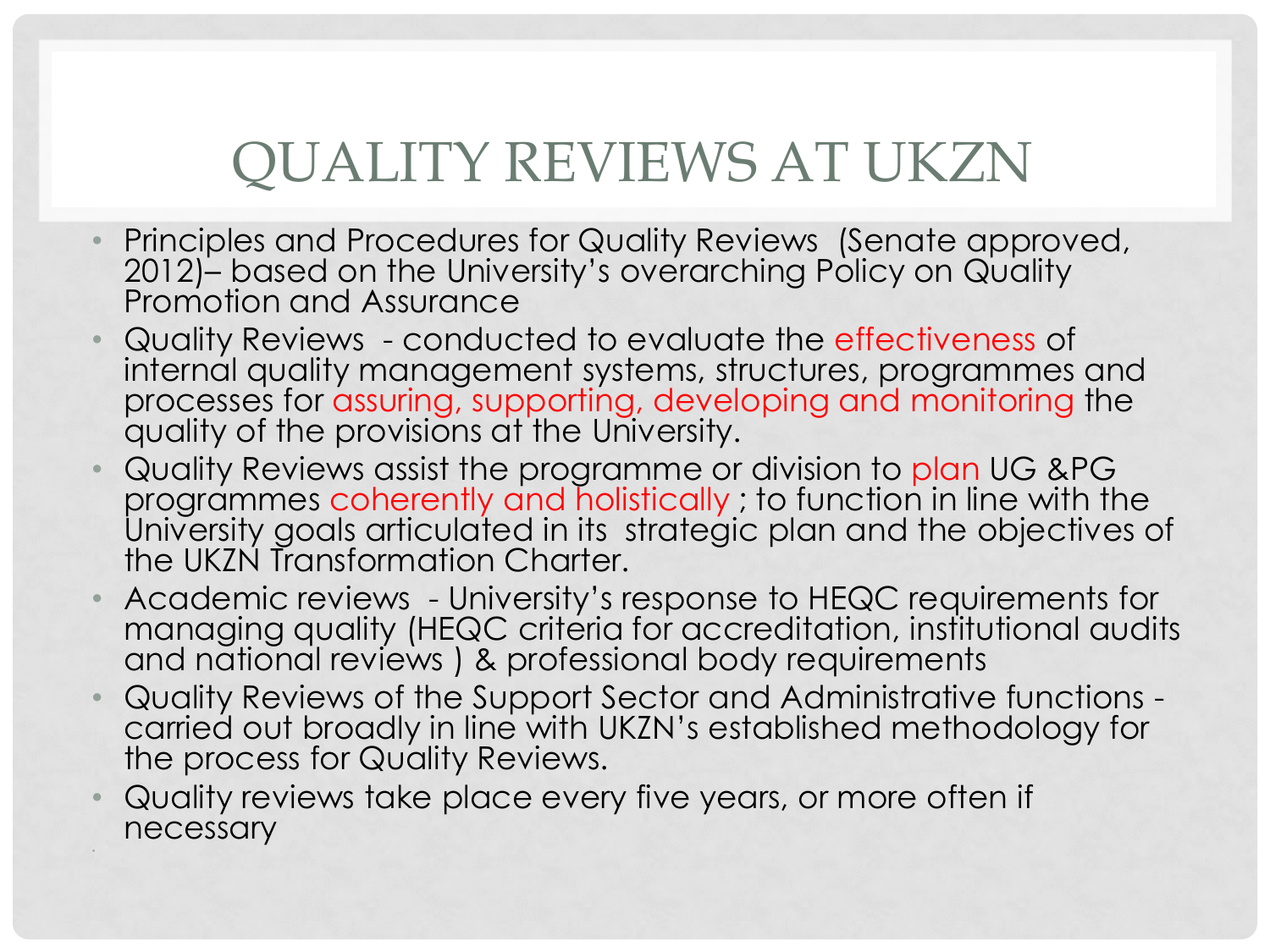## ACADEMIC REVIEWS

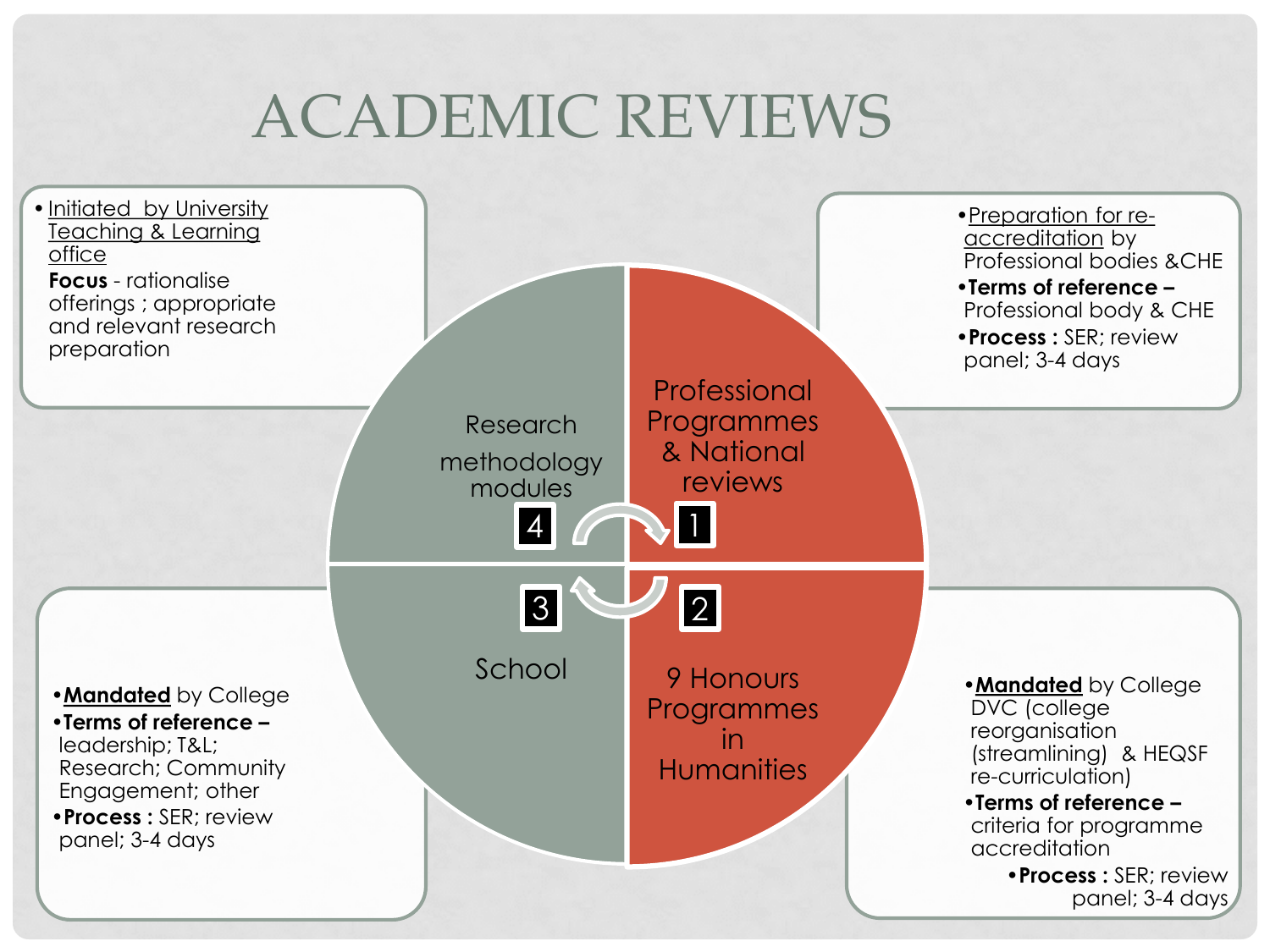## Professional Body accreditation visits What is the role of QPA?

Principles and Procedures for Professional Body accreditation visits:

- Preparation of an accreditation submission and visit
- Response to an accreditation visit report
- Monitoring and evaluation of recommendations made by the Professional Councils
- Quality measures for improvement after an accreditation visit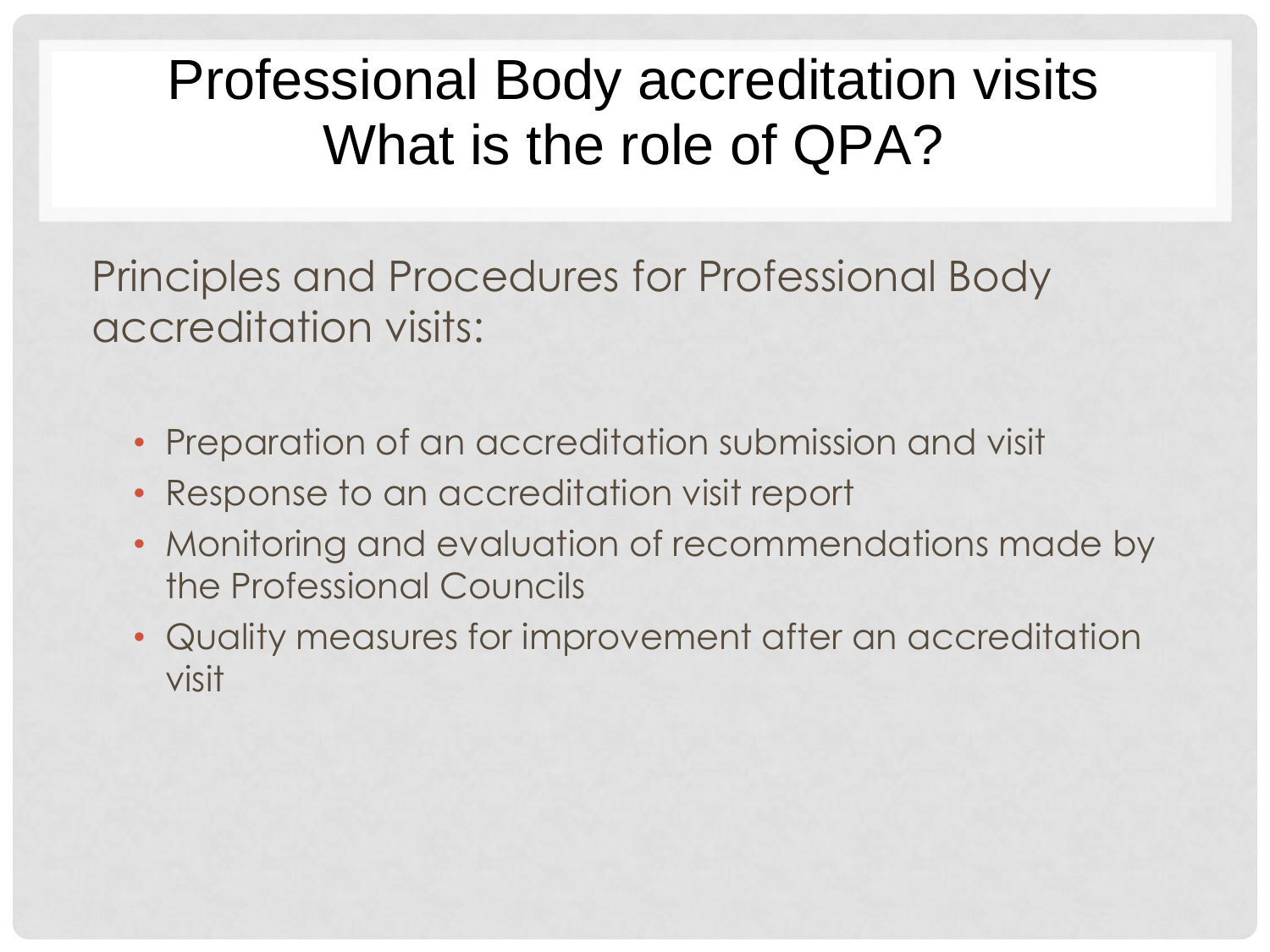# **REVIEW OF A SCHOOL - TERMS OF REFERENCE**

- current leadership and management in directing the School
- academic and support staff complement in terms of size and seniority for the nature and field of the programmes
- teaching and learning and assessment in the School (including processes to monitor and promote the quality of teaching and assessment )
- research in the school (including processes of postgraduate supervision and examination)
- the relationship and the arrangements between the School and Centre/s, units affiliated to the School.
- the relationship and agreements between the School and relevant professional bodies
- strategies for student access, support and retention in the School
- infrastructure or other resources to conduct the core activities of the School i.e. teaching and learning, research, and community engagement.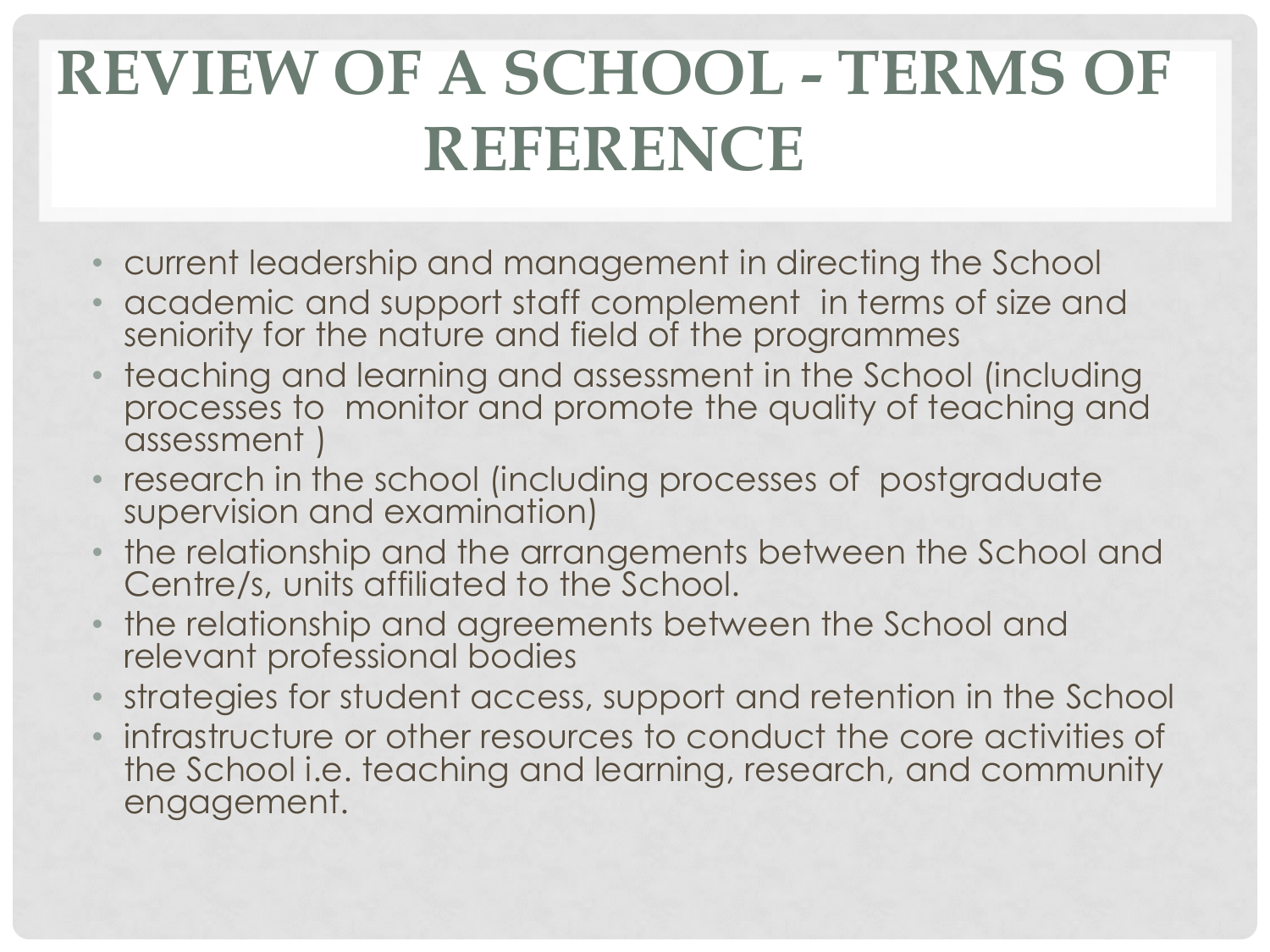# LEARNING FROM ACADEMIC REVIEWS

### • **Good Practices**

- Policies/Principles and Procedures have been adopted
- Reviewing the review process (74 reviews completed; 9 reviews in 2015)

#### • **Challenges**

- Self-evaluation reports staff/students participation; accurate, self-critical and evaluative, identifying strengths and weaknesses and outlining the action proposed to rectify the latter
- Recommendations by review panel interfere with university policies
- CAAB challenge the recommendations
- Closing the loop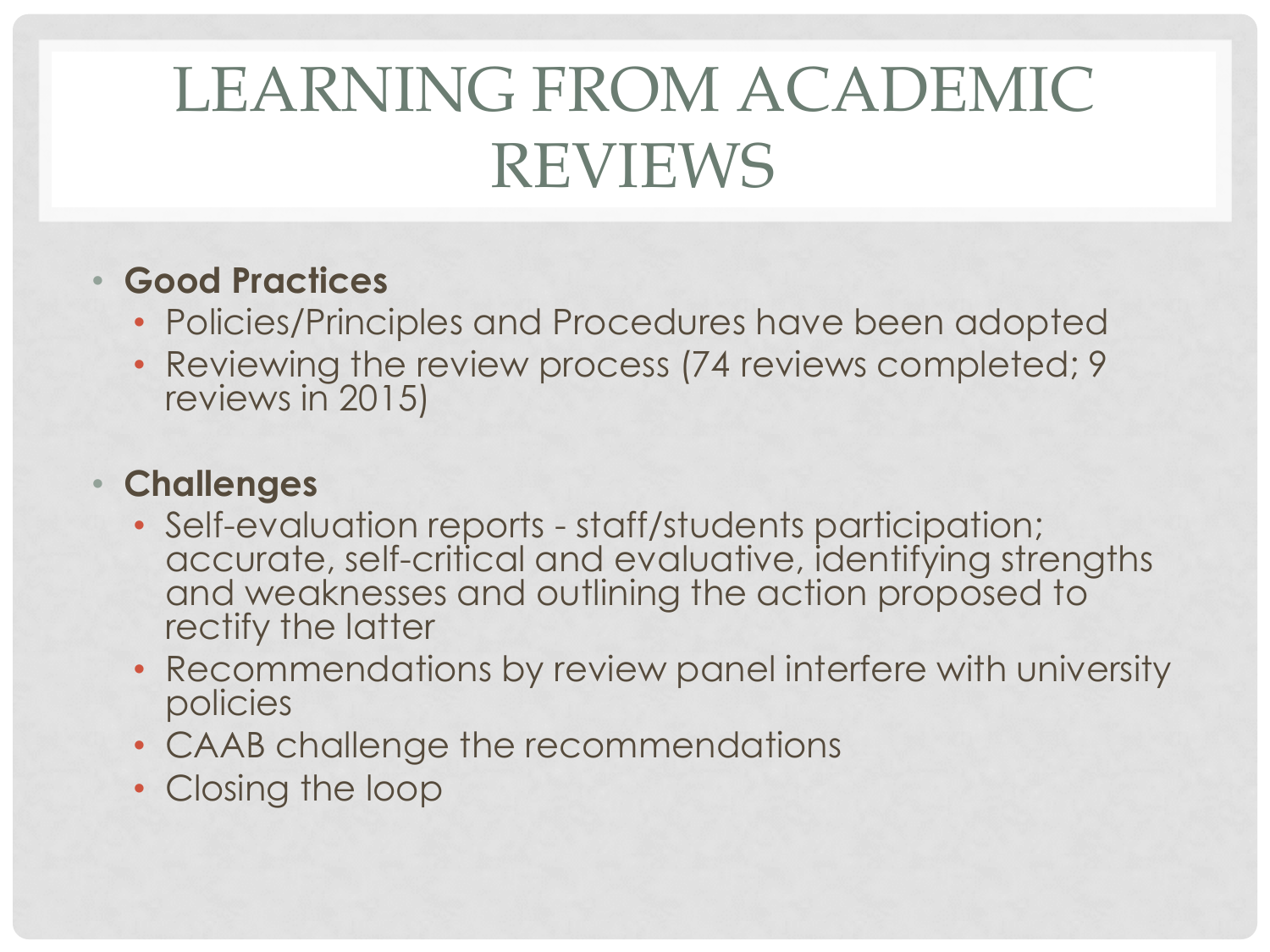## ENHANCEMENT THROUGH QUALITY REVIEWS

- **quality enhancement** is part of a wider framework in which quality reviews, quality assurance, quality promotion and transformation are platforms in the management of quality
- **Reviews** one of the internal mechanism that the university put in place to improve practice
- well established and effective **quality review processes**  underpin the integrity of review
- **collaboration with higher education institutions** design and implementation of quality review processes